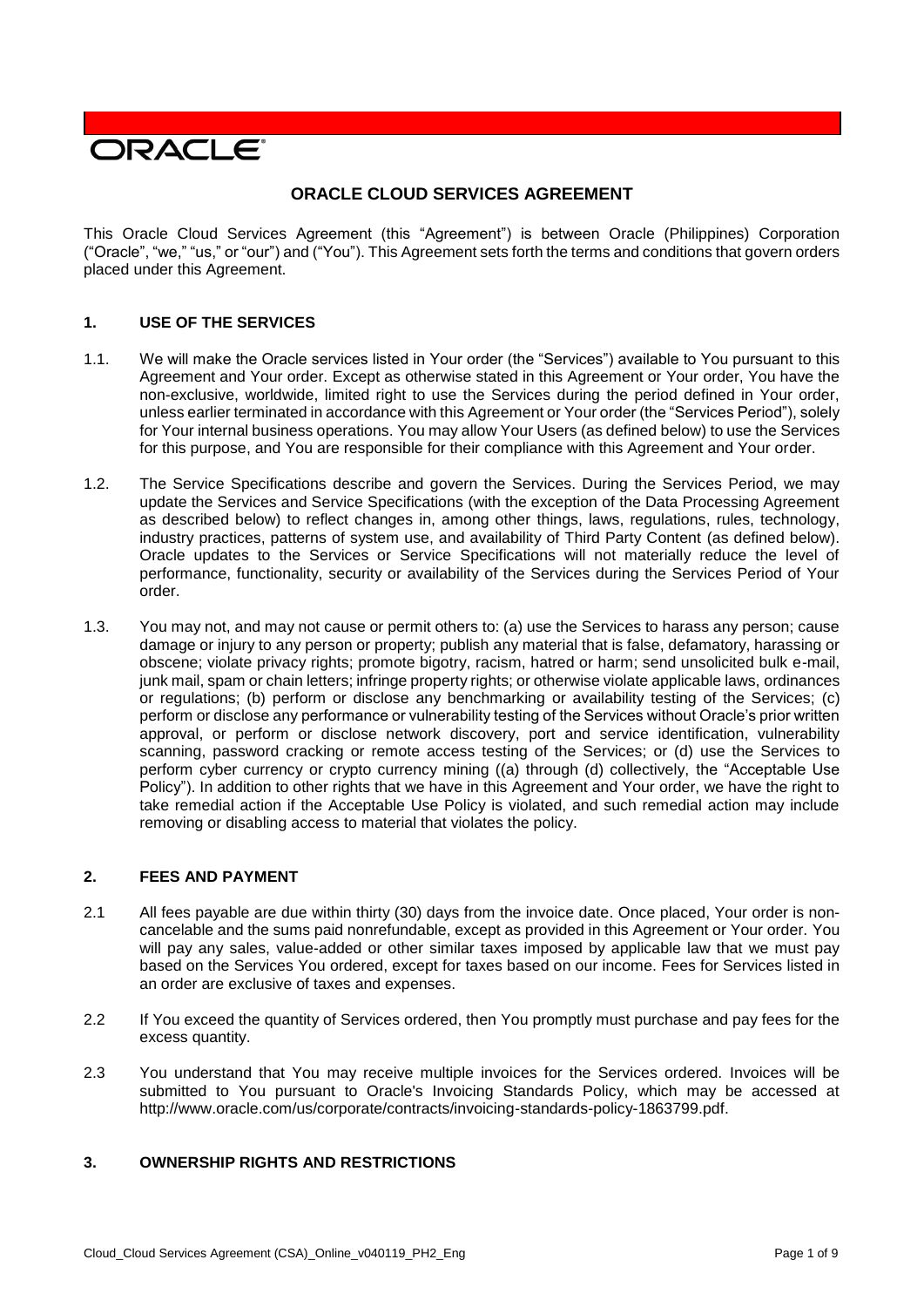- 3.1. You or Your licensors retain all ownership and intellectual property rights in and to Your Content (as defined below). We or our licensors retain all ownership and intellectual property rights in and to the Services, derivative works thereof, and anything developed or delivered by or on behalf of us under this Agreement.
- 3.2. You may have access to Third Party Content through use of the Services. Unless otherwise stated in Your order, all ownership and intellectual property rights in and to Third Party Content and the use of such content is governed by separate third party terms between You and the third party.
- 3.3. You grant us the right to host, use, process, display and transmit Your Content to provide the Services pursuant to and in accordance with this Agreement and Your order. You have sole responsibility for the accuracy, quality, integrity, legality, reliability, and appropriateness of Your Content, and for obtaining all rights related to Your Content required by Oracle to perform the Services.
- 3.4. You may not, and may not cause or permit others to: (a) modify, make derivative works of, disassemble, decompile, reverse engineer, reproduce, republish download or copy any part of the Services (including data structures or similar materials produced by programs); (b) access or use the Services to build or support, directly or indirectly, products or services competitive to Oracle; or (c) license, sell, transfer, assign, distribute, outsource, permit timesharing or service bureau use of, commercially exploit, or make available the Services to any third party except as permitted by this Agreement or Your order.

## **4. NONDISCLOSURE**

- 4.1. By virtue of this Agreement, the parties may disclose to each other information that is confidential ("Confidential Information"). Confidential Information shall be limited to the terms and pricing under this Agreement and Your order, Your Content residing in the Services, and all information clearly identified as confidential at the time of disclosure.
- 4.2. A party's Confidential Information shall not include information that: (a) is or becomes a part of the public domain through no act or omission of the other party; (b) was in the other party's lawful possession prior to the disclosure and had not been obtained by the other party either directly or indirectly from the disclosing party; (c) is lawfully disclosed to the other party by a third party without restriction on the disclosure; or (d) is independently developed by the other party.
- 4.3. Each party agrees not to disclose the other party's Confidential Information to any third party other than as set forth in the following sentence for a period of five years from the date of the disclosing party's disclosure of the Confidential Information to the receiving party; however, we will protect the confidentiality of Your Content residing in the Services for as long as such information resides in the Services. Each party may disclose Confidential Information only to those employees, agents or subcontractors who are required to protect it against unauthorized disclosure in a manner no less protective than required under this Agreement, and each party may disclose the other party's Confidential Information in any legal proceeding or to a governmental entity as required by law. We will protect the confidentiality of Your Content residing in the Services in accordance with the Oracle security practices defined as part of the Service Specifications applicable to Your order.

# **5. PROTECTION OF YOUR CONTENT**

- 5.1. In order to protect Your Content provided to Oracle as part of the provision of the Services, Oracle will comply with the applicable administrative, physical, technical and other safeguards, and other applicable aspects of system and content management. available at applicable aspects of system and content management, available at [http://www.oracle.com/us/corporate/contracts/cloud-services/index.html.](http://www.oracle.com/us/corporate/contracts/cloud-services/index.html)
- 5.2. To the extent Your Content includes Personal Data (as that term is defined in the applicable data privacy policies and the Data Processing Agreement (as that term is defined below)), Oracle will furthermore comply with the following: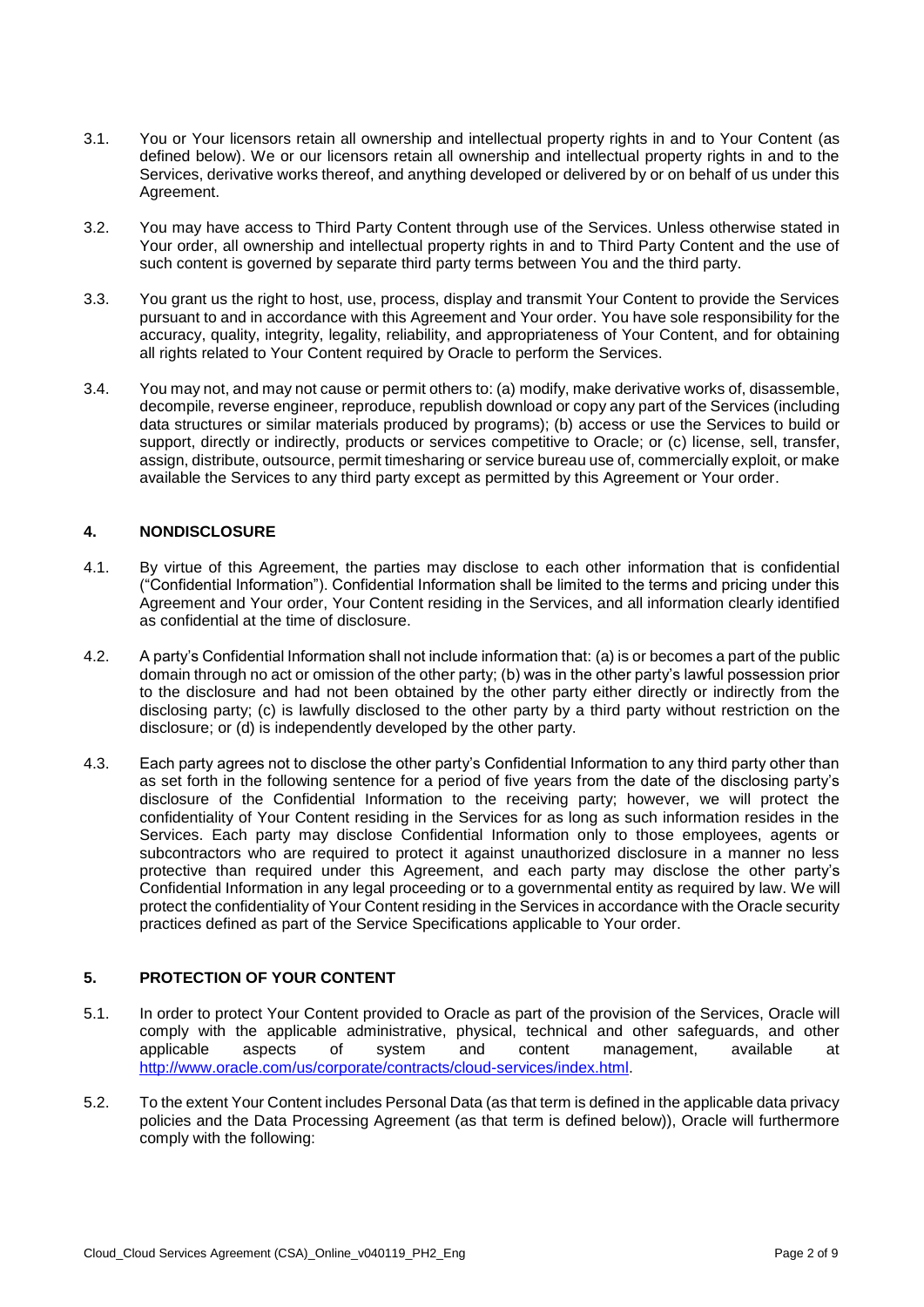- a. the relevant Oracle privacy policies applicable to the Services, available at [http://www.oracle.com/us/legal/privacy/overview/index.html;](http://www.oracle.com/us/legal/privacy/overview/index.html) and
- b. the applicable version of the Data Processing Agreement for Oracle Services (the "Data Processing Agreement"), unless stated otherwise in Your order. The version of the Data Processing Agreement applicable to Your order (a) is available at [https://www.oracle.com/corporate/contracts/cloud](https://www.oracle.com/corporate/contracts/cloud-services/contracts.html#data-processing)[services/contracts.html#data-processing](https://www.oracle.com/corporate/contracts/cloud-services/contracts.html#data-processing) and is incorporated herein by reference, and (b) will remain in force during the Services Period of Your order. In the event of any conflict between the terms of the Data Processing Agreement and the terms of the Service Specifications (including any applicable Oracle privacy policies), the terms of the Data Processing Agreement shall take precedence.
- 5.3. Without prejudice to Sections 5.1 and 5.2 above, You are responsible for (a) any required notices, consents and/or authorizations related to Your provision of, and our processing of, Your Content (including any Personal Data) as part of the Services, (b) any security vulnerabilities, and the consequences of such vulnerabilities, arising from Your Content, including any viruses, Trojan horses, worms or other harmful programming routines contained in Your Content, and (c) any use by You or Your Users of the Services in a manner that is inconsistent with the terms of this Agreement. To the extent You disclose or transmit Your Content to a third party, we are no longer responsible for the security, integrity or confidentiality of such content outside of Oracle's control.
- 5.4. Unless otherwise specified in Your order (including in the Service Specifications), Your Content may not include any sensitive or special data that imposes specific data security or data protection obligations on Oracle in addition to or different from those specified in the Service Specifications. If available for the Services, You may purchase additional services from us (e.g., Oracle Payment Card Industry Compliance Services) designed to address specific data security or data protection requirements applicable to such sensitive or special data You seek to include in Your Content.

#### **6. WARRANTIES, DISCLAIMERS AND EXCLUSIVE REMEDIES**

- 6.1. Each party represents that it has validly entered into this Agreement and that it has the power and authority to do so. We warrant that during the Services Period, we will perform the Services using commercially reasonable care and skill in all material respects as described in the Service Specifications. If the Services provided to You were not performed as warranted, You must promptly provide us with a written notice that describes the deficiency in the Services (including, as applicable, the service request number notifying us of the deficiency in the Services).
- 6.2. WE DO NOT WARRANT THAT THE SERVICES WILL BE PERFORMED ERROR-FREE OR UNINTERRUPTED, THAT WE WILL CORRECT ALL SERVICES ERRORS, OR THAT THE SERVICES WILL MEET YOUR REQUIREMENTS OR EXPECTATIONS. WE ARE NOT RESPONSIBLE FOR ANY ISSUES RELATED TO THE PERFORMANCE, OPERATION OR SECURITY OF THE SERVICES THAT ARISE FROM YOUR CONTENT OR THIRD PARTY CONTENT OR SERVICES PROVIDED BY THIRD PARTIES.
- 6.3. FOR ANY BREACH OF THE SERVICES WARRANTY, YOUR EXCLUSIVE REMEDY AND OUR ENTIRE LIABILITY SHALL BE THE CORRECTION OF THE DEFICIENT SERVICES THAT CAUSED THE BREACH OF WARRANTY, OR, IF WE CANNOT SUBSTANTIALLY CORRECT THE DEFICIENCY IN A COMMERCIALLY REASONABLE MANNER, YOU MAY END THE DEFICIENT SERVICES AND WE WILL REFUND TO YOU THE FEES FOR THE TERMINATED SERVICES THAT YOU PRE-PAID TO US FOR THE PERIOD FOLLOWING THE EFFECTIVE DATE OF TERMINATION.
- 6.4. TO THE EXTENT NOT PROHIBITED BY LAW, THESE WARRANTIES ARE EXCLUSIVE AND THERE ARE NO OTHER EXPRESS OR IMPLIED WARRANTIES OR CONDITIONS INCLUDING FOR SOFTWARE, HARDWARE, SYSTEMS, NETWORKS OR ENVIRONMENTS OR FOR MERCHANTABILITY, SATISFACTORY QUALITY AND FITNESS FOR A PARTICULAR PURPOSE.

## **7. LIMITATION OF LIABILITY**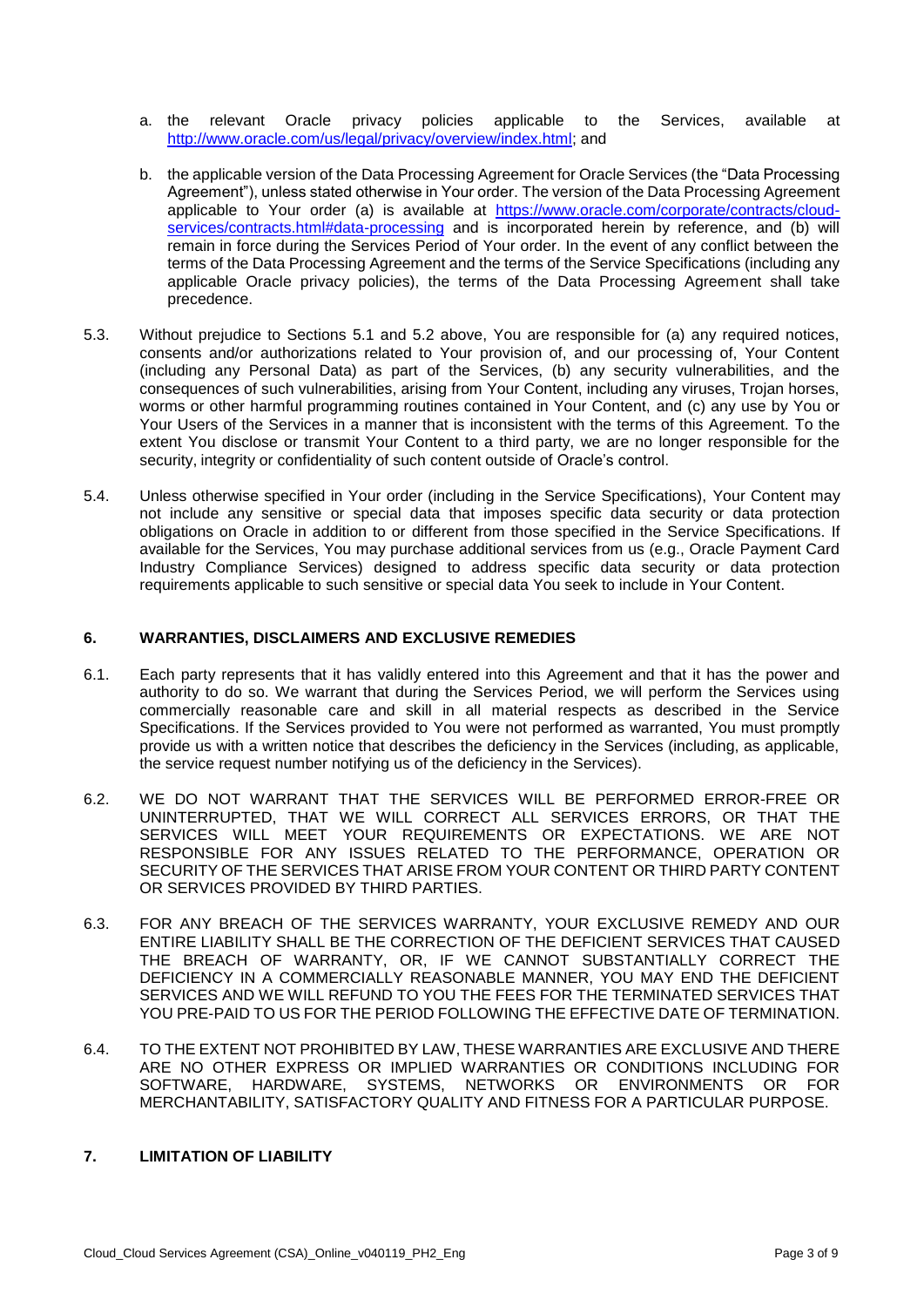- 7.1. IN NO EVENT WILL EITHER PARTY OR ITS AFFILIATES BE LIABLE FOR ANY INDIRECT, CONSEQUENTIAL, INCIDENTAL, SPECIAL, PUNITIVE, OR EXEMPLARY DAMAGES, OR ANY LOSS OF REVENUE, PROFITS (EXCLUDING FEES UNDER THIS AGREEMENT), SALES, DATA, DATA USE GOODWILL OR REPUTATION.
- 7.2. IN NO EVENT SHALL THE AGGREGATE LIABILITY OF ORACLE AND OUR AFFILIATES ARISING OUT OF OR RELATED TO THIS AGREEMENT OR YOUR ORDER, WHETHER IN CONTRACT, TORT, OR OTHERWISE, EXCEED THE TOTAL AMOUNTS ACTUALLY PAID UNDER YOUR ORDER FOR THE SERVICES GIVING RISE TO THE LIABILITY DURING THE TWELVE (12) MONTHS IMMEDIATELY PRECEDING THE EVENT GIVING RISE TO SUCH LIABILITY.

### **8. INDEMNIFICATION**

- 8.1. If a third party makes a claim against either You or Oracle ("Recipient" which may refer to You or us depending upon which party received the Material), that any information, design, specification, instruction, software, service, data, hardware, or material (collectively, "Material") furnished by either You or us ("Provider" which may refer to You or us depending on which party provided the Material) and used by the Recipient infringes the third party's intellectual property rights, the Provider, at the Provider's sole cost and expense, will defend the Recipient against the claim and indemnify the Recipient from the damages, liabilities, costs and expenses awarded by the court to the third party claiming infringement or the settlement agreed to by the Provider, if the Recipient does the following:
	- a. notifies the Provider promptly in writing, not later than 30 days after the Recipient receives notice of the claim (or sooner if required by applicable law);
	- b. gives the Provider sole control of the defense and any settlement negotiations; and
	- c. gives the Provider the information, authority and assistance the Provider needs to defend against or settle the claim.
- 8.2. If the Provider believes or it is determined that any of the Material may have violated a third party's intellectual property rights, the Provider may choose to either modify the Material to be non-infringing (while substantially preserving its utility or functionality) or obtain a license to allow for continued use, or if these alternatives are not commercially reasonable, the Provider may end the license for, and require return of, the applicable Material and refund any unused, prepaid fees the Recipient may have paid to the other party for such Material. If such return materially affects our ability to meet obligations under the relevant order, then we may, upon 30 days prior written notice, terminate the order. If such Material is third party technology and the terms of the third party license do not allow us to terminate the license, then we may, upon 30 days prior written notice, end the Services associated with such Material and refund any unused, prepaid fees for such Services.
- 8.3. The Provider will not indemnify the Recipient if the Recipient (a) alters the Material or uses it outside the scope of use identified in the Provider's user or program documentation or Service Specifications, or (b) uses a version of the Material which has been superseded, if the infringement claim could have been avoided by using an unaltered current version of the Material which was made available to the Recipient. The Provider will not indemnify the Recipient to the extent that an infringement claim is based upon any Material not furnished by the Provider. We will not indemnify You to the extent that an infringement claim is based on Third Party Content or any Material from a third party portal or other external source that is accessible or made available to You within or by the Services (e.g., a social media post from a third party blog or forum, a third party Web page accessed via a hyperlink, marketing data from third party data providers, etc.).
- 8.4. This Section 8 provides the parties' exclusive remedy for any infringement claims or damages.

#### **9. TERM AND TERMINATION**

- 9.1. This Agreement is valid for the order which this Agreement accompanies.
- 9.2. Services shall be provided for the Services Period defined in Your order.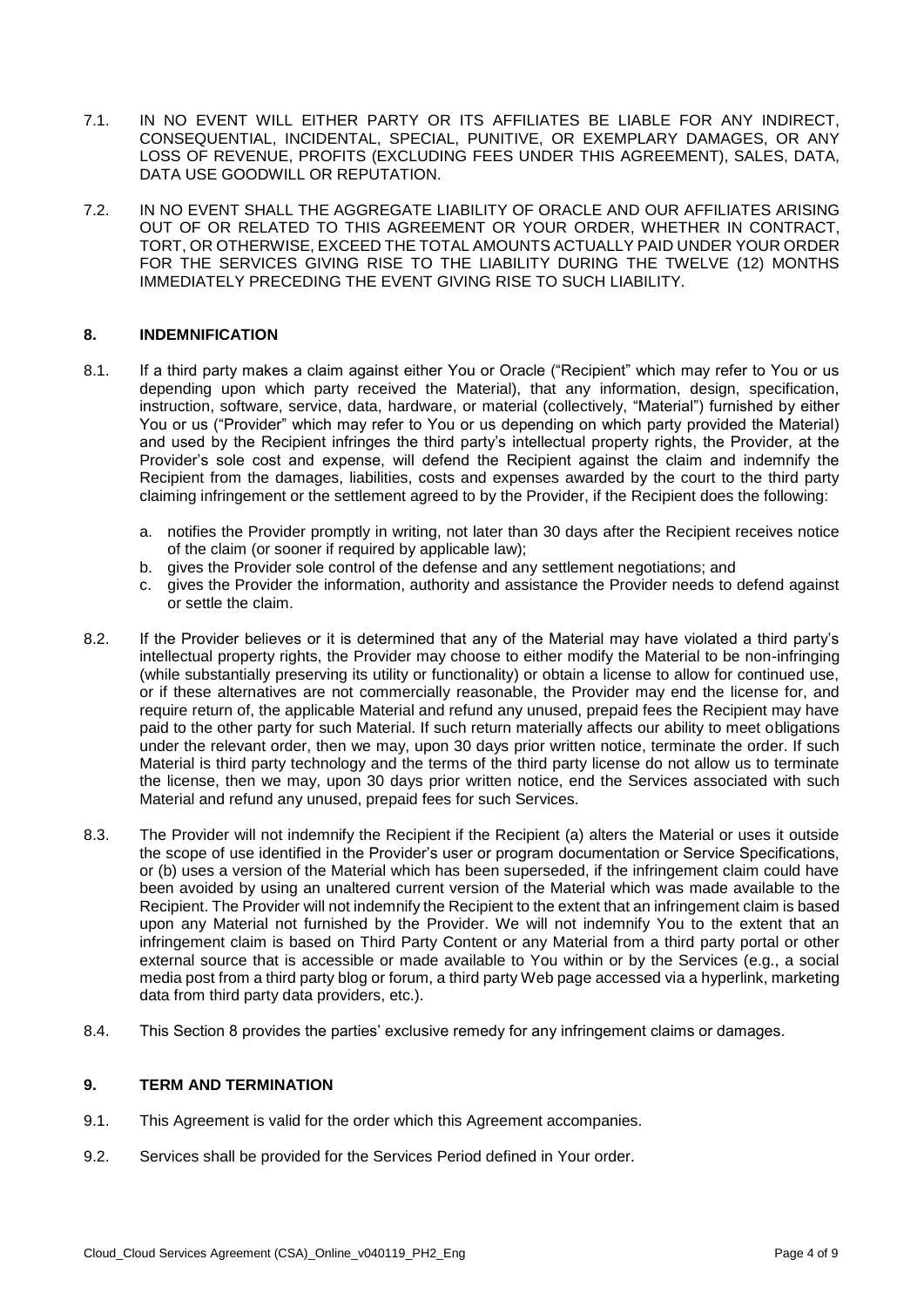- 9.3. We may suspend Your or Your Users' access to, or use of, the Services if we believe that (a) there is a significant threat to the functionality, security, integrity, or availability of the Services or any content, data, or applications in the Services; (b) You or Your Users are accessing or using the Services to commit an illegal act; or (c) there is a violation of the Acceptable Use Policy. When reasonably practicable and lawfully permitted, we will provide You with advance notice of any such suspension. We will use reasonable efforts to re-establish the Services promptly after we determine that the issue causing the suspension has been resolved. During any suspension period, we will make Your Content (as it existed on the suspension date) available to You. Any suspension under this Section shall not excuse You from Your obligation to make payments under this Agreement.
- 9.4. If either of us breaches a material term of this Agreement or any order and fails to correct the breach within 30 days of written specification of the breach, then the breaching party is in default and the nonbreaching party may terminate (a) in the case of breach of any order, the order under which the breach occurred, or (b) in the case of breach of the Agreement, the Agreement and any orders that have been placed under the Agreement. If we terminate any orders as specified in the preceding sentence, You must pay within 30 days all amounts that have accrued prior to such termination, as well as all sums remaining unpaid for the Services under such order(s) plus related taxes and expenses. Except for nonpayment of fees, the nonbreaching party may agree in its sole discretion to extend the 30 day period for so long as the breaching party continues reasonable efforts to cure the breach. You agree that if You are in default under this Agreement, You may not use those Services ordered.
- 9.5. At the end of the Services Period, we will make Your Content (as it existed at the end of the Services Period) available for retrieval by You during a retrieval period set out in the Service Specifications. At the end of such retrieval period, and except as may be required by law, we will delete or otherwise render unrecoverable any of Your Content that remains in the Services. Our data deletion practices are described in more detail in the Service Specifications.
- 9.6. Provisions that survive termination or expiration of this Agreement are those relating to limitation of liability, indemnification, payment and others which by their nature are intended to survive.

#### **10. THIRD-PARTY CONTENT, SERVICES AND WEBSITES**

10.1 The Services may enable You to link to, transfer Your Content or Third Party Content to, or otherwise access, third parties' websites, platforms, content, products, services, and information ("Third Party Services"). Oracle does not control and is not responsible for Third Party Services. You are solely responsible for complying with the terms of access and use of Third Party Services, and if Oracle accesses or uses any Third Party Services on Your behalf to facilitate performance of the Services, You are solely responsible for ensuring that such access and use, including through passwords, credentials or tokens issued or otherwise made available to You,is authorized by the terms of access and use for such services.

If You transfer or cause the transfer of Your Content or Third Party Content from the Services to a Third Party Service or other location, that transfer constitutes a distribution by You and not by Oracle.

- 10.2 Any Third Party Content we make accessible is provided on an "as-is" and "as available" basis without any warranty of any kind. You acknowledge and agree that we are not responsible for, and have no obligation to control, monitor, or correct, Third Party Content. We disclaim all liabilities arising from or related to Third Party Content.
- 10.3 You acknowledge that: (i) the nature, type, quality and availability of Third Party Content may change at any time during the Services Period, and (ii) features of the Services that interoperate with Third Party Services such as Facebook™, YouTube™ and Twitter™, etc. , depend on the continuing availability of such third parties' respective application programming interfaces (APIs). We may need to update, change or modify the Services under this Agreement as a result of a change in, or unavailability of, such Third Party Content, Third Party Services or APIs. If any third party ceases to make its Third Party Content or APIs available on reasonable terms for the Services, as determined by us in our sole discretion, we may cease providing access to the affected Third Party Content or Third Party Services without any liability to You. Any changes to Third Party Content, Third Party Services or APIs, including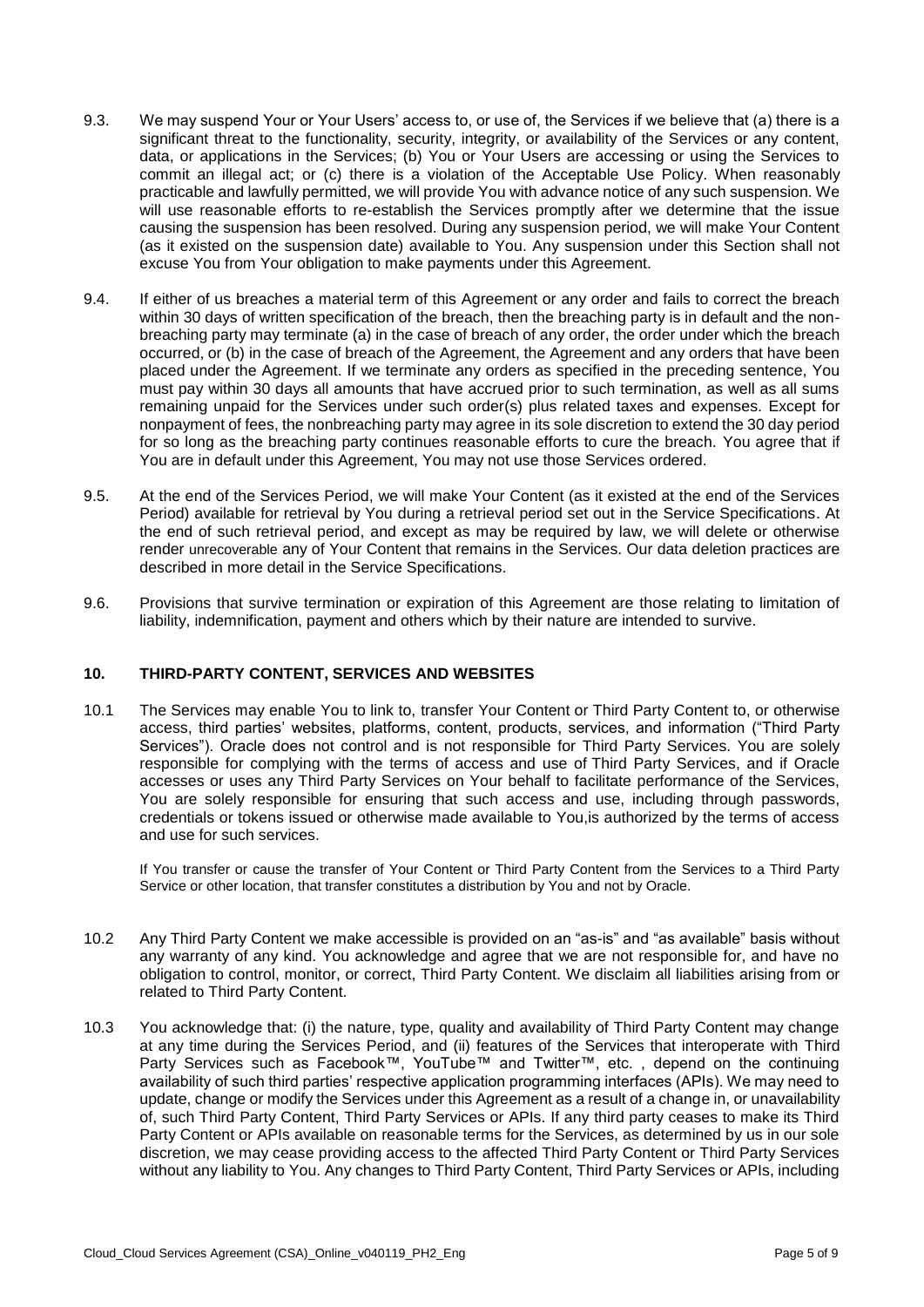their unavailability, during the Services Period does not affect Your obligations under this Agreement or the applicable order, and You will not be entitled to any refund, credit or other compensation due to any such changes.

## **11. SERVICE MONITORING, ANALYSES AND ORACLE SOFTWARE**

- 11.1. We continuously monitor the Services to facilitate Oracle's operation of the Services; to help resolve Your service requests; to detect and address threats to the functionality, security, integrity, and availability of the Services as well as any content, data, or applications in the Services; and to detect and address illegal acts or violations of the Acceptable Use Policy. Oracle monitoring tools do not collect or store any of Your Content residing in the Services, except as needed for such purposes. Oracle does not monitor, and does not address issues with, non-Oracle software provided by You or any of Your Users that is stored in, or run on or through, the Services. Information collected by Oracle monitoring tools (excluding Your Content) may also be used to assist in managing Oracle's product and service portfolio, to help Oracle address deficiencies in its product and service offerings, and for license management purposes.
- 11.2. We may (i) compile statistical and other information related to the performance, operation and use of the Services, and (ii) use data from the Services in aggregated form for security and operations management, to create statistical analyses, and for research and development purposes (clauses i and ii are collectively referred to as "Service Analyses"). We may make Service Analyses publicly available; however, Service Analyses will not incorporate Your Content, Personal Data or Confidential Information in a form that could serve to identify You or any individual. We retain all intellectual property rights in Service Analyses.
- 11.3. We may provide You with the ability to obtain certain Oracle Software (as defined below) for use with the Services. If we provide Oracle Software to You and do not specify separate terms for such software, then such Oracle Software is provided as part of the Services and You have the non-exclusive, worldwide, limited right to use such Oracle Software, subject to the terms of this Agreement and Your order (except for separately licensed elements of the Oracle Software, which separately licensed elements are governed by the applicable separate terms), solely to facilitate Your use of the Services. You may allow Your Users to use the Oracle Software for this purpose, and You are responsible for their compliance with the license terms. Your right to use any Oracle Software will terminate upon the earlier of our notice (by web posting or otherwise) or the end of the Services associated with the Oracle Software. Notwithstanding the foregoing, if Oracle Software is licensed to You under separate terms, then Your use of such software is governed by the separate terms. Your right to use any part of the Oracle Software that is licensed under the separate terms is not restricted in any way by this Agreement.

# **12. EXPORT**

- 12.1. Export laws and regulations of the United States and any other relevant local export laws and regulations apply to the Services. Such export laws govern use of the Services (including technical data) and any Services deliverables provided under this Agreement, and You and we each agree to comply with all such export laws and regulations (including "deemed export" and "deemed re-export" regulations). You agree that no data, information, software programs and/or materials resulting from the Services (or direct product thereof) will be exported, directly or indirectly, in violation of these laws, or will be used for any purpose prohibited by these laws including, without limitation, nuclear, chemical, or biological weapons proliferation, or development of missile technology.
- 12.2. You acknowledge that the Services are designed with capabilities for You and Your Users to access the Services without regard to geographic location and to transfer or otherwise move Your Content between the Services and other locations such as User workstations. You are solely responsible for the authorization and management of User accounts across geographic locations, as well as export control and geographic transfer of Your Content.

## **13. FORCE MAJEURE**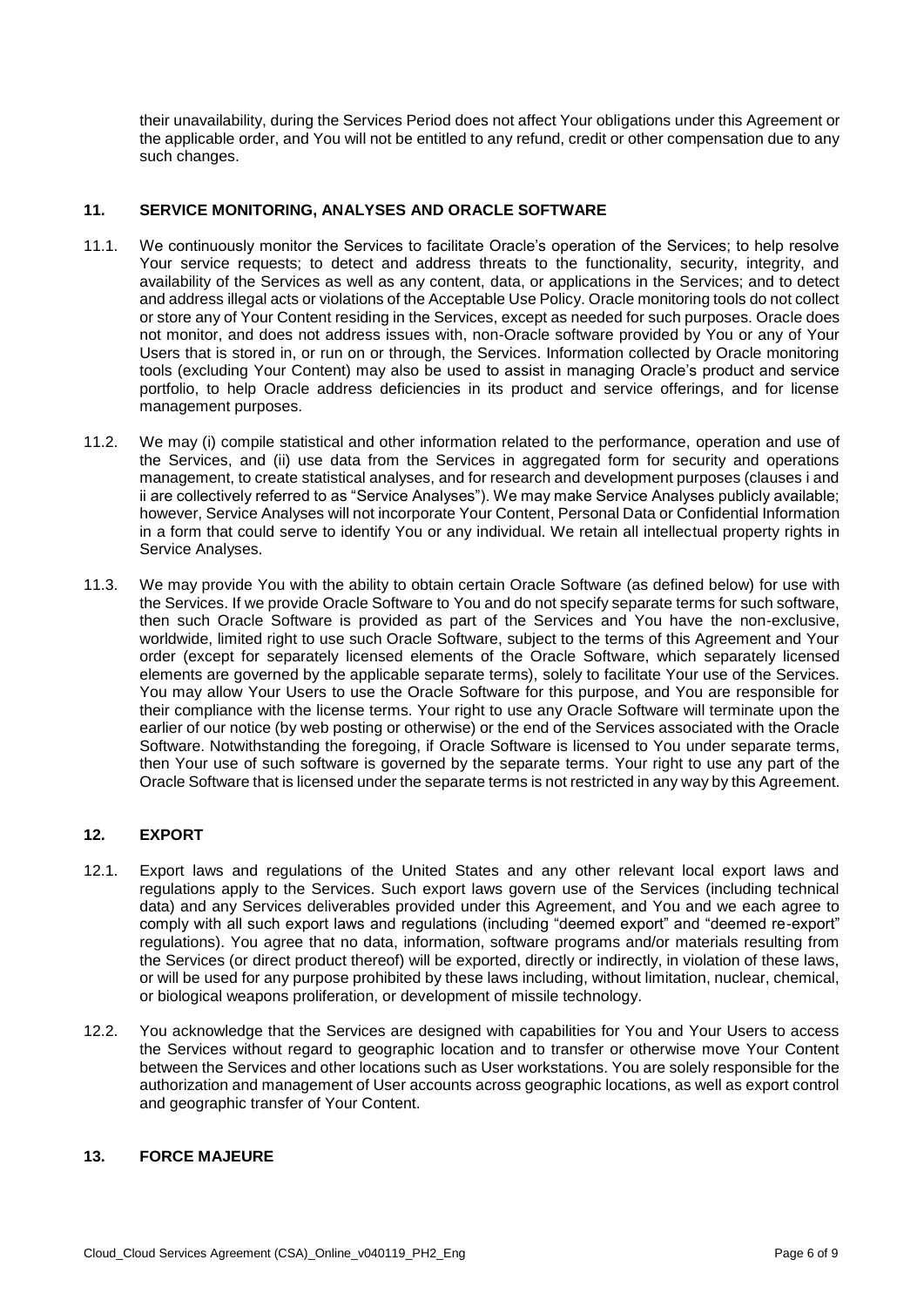Neither You nor we shall be responsible for failure or delay of performance if caused by: an act of war, hostility, or sabotage; act of God; pandemic; electrical, internet, or telecommunication outage that is not caused by the obligated party; government restrictions (including the denial or cancelation of any export, import or other license); or other event outside the reasonable control of the obligated party. Both You and we will use reasonable efforts to mitigate the effect of a force majeure event. If such event continues for more than 30 days, either of You or we may cancel unperformed Services and affected orders upon written notice. This Section does not excuse either party's obligation to take reasonable steps to follow its normal disaster recovery procedures or Your obligation to pay for the Services.

#### **14. GOVERNING LAW AND JURISDICTION**

This Agreement is governed by the laws of the Philippines and each party agrees to submit to the exclusive jurisdiction of, and venue in, the courts in Makati City in any dispute arising out of or relating to this Agreement.

## **15. NOTICE**

- 15.1. Any notice required under this Agreement shall be provided to the other party in writing. If You have a legal dispute with us or if You wish to provide a notice under the Indemnification Section of this Agreement, or if You become subject to insolvency or other similar legal proceedings, You will promptly send written notice to: Oracle (Philippines) Corporation at 33F Zuellig Building, Makati Avenue corner Paseo De Roxas, Metro Manila, Makati City, 1225 Philippines, Attention: General Counsel, Legal Department.
- 15.2. We may give notices applicable to our Services customers by means of a general notice on the Oracle portal for the Services, and notices specific to You by electronic mail to Your e-mail address on record in our account information or by written communication sent by first class mail or pre-paid post to Your address on record in our account information.

#### **16. ASSIGNMENT**

You may not assign this Agreement or give or transfer the Services, or any interest in the Services, to another individual or entity.

### **17. OTHER**

- 17.1. We are an independent contractor, and each party agrees that no partnership, joint venture, or agency relationship exists between the parties.
- 17.2. Our business partners and other third parties, including any third parties with which the Services have integrations or that are retained by You to provide consulting services, implementation services or applications that interact with the Services, are independent of Oracle and are not Oracle's agents. We are not liable for, bound by, or responsible for any problems with the Services or Your Content arising due to any acts of any such business partner or third party, unless the business partner or third party is providing Services as our subcontractor on an engagement ordered under this Agreement and, if so, then only to the same extent as we would be responsible for our resources under this Agreement.
- 17.3. If any term of this Agreement is found to be invalid or unenforceable, the remaining provisions will remain effective and such term shall be replaced with another term consistent with the purpose and intent of this Agreement.
- 17.4. Except for actions for nonpayment or breach of Oracle's proprietary rights, no action, regardless of form, arising out of or relating to this Agreement may be brought by either party more than two years after the cause of action has accrued.
- 17.5. Prior to entering into an order governed by this Agreement, You are solely responsible for determining whether the Services meet Your technical, business or regulatory requirements. Oracle will cooperate with Your efforts to determine whether use of the standard Services are consistent with those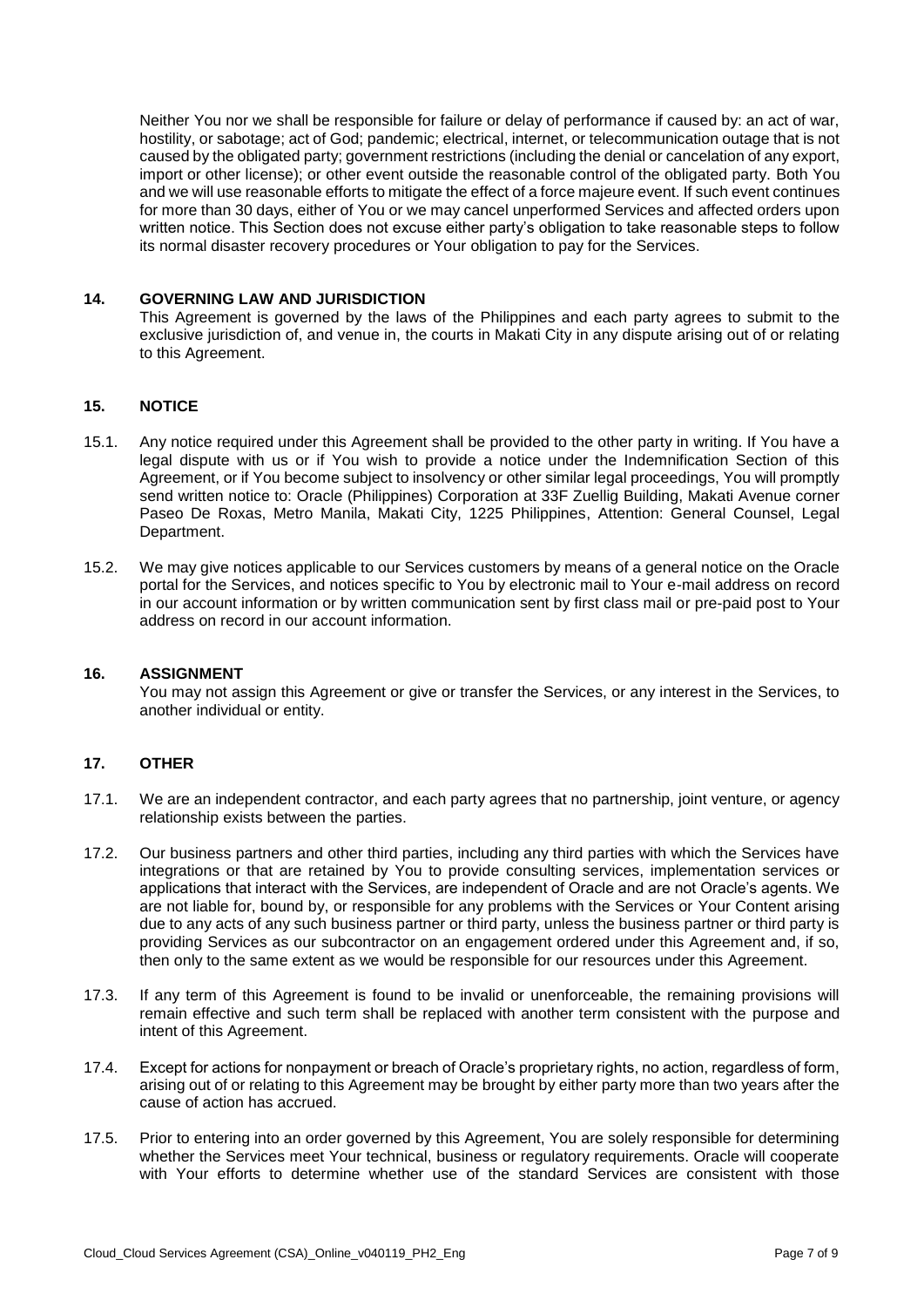requirements. Additional fees may apply to any additional work performed by Oracle or changes to the Services. You remain solely responsible for Your regulatory compliance in connection with Your use of the Services.

17.6. Upon forty-five (45) days written notice and no more than once every twelve (12) months, Oracle may audit Your use of the Cloud Services to ensure Your use of the Cloud Services is in compliance with the terms of the applicable order and this Agreement . Any such audit shall not unreasonably interfere with Your normal business operations.

You agree to cooperate with Oracle's audit and to provide reasonable assistance and access to information reasonably requested by Oracle.

The performance of the audit and non-public data obtained during the audit (including findings or reports that result from the audit) shall be subject to the provisions of section 4 (Nondisclosure) of this Agreement.

If the audit identifies non-compliance, You agree to remedy (which may include, without limitation, the payment of any fees for additional Cloud Services) such non-compliance within 30 days of written notification of that non-compliance. You agree that Oracle shall not be responsible for any of Your costs incurred in cooperating with the audit.

### **18. ENTIRE AGREEMENT**

- 18.1. You agree that this Agreement and the information which is incorporated into this Agreement by written reference (including reference to information contained in a URL or referenced policy), together with the applicable order, is the complete agreement for the Services ordered by You and supersedes all prior or contemporaneous agreements or representations, written or oral, regarding such Services.
- 18.2. It is expressly agreed that the terms of this Agreement and any Oracle order shall supersede the terms in any purchase order, procurement internet portal, or other similar non-Oracle document and no terms included in any such purchase order, portal, or other non-Oracle document shall apply to the Services ordered. In the event of any inconsistencies between the terms of an order and the Agreement, the order shall take precedence; however, unless expressly stated otherwise in an order, the terms of the Data Processing Agreement shall take precedence over any inconsistent terms in an order. This Agreement and orders hereunder may not be modified and the rights and restrictions may not be altered or waived except in a writing signed or accepted online by authorized representatives of You and of Oracle; however, Oracle may update the Service Specifications, including by posting updated documents on Oracle's websites. No third party beneficiary relationships are created by this Agreement.

#### **19. AGREEMENT DEFINITIONS**

- 19.1. "**Oracle Software**" means any software agent, application or tool that Oracle makes available to You for download specifically for purposes of facilitating Your access to, operation of, and/or use with, the Services.
- 19.2. "**Program Documentation**" refers to the user manuals, help windows, readme files for the Services and any Oracle Software. You may access the documentation online at<http://oracle.com/contracts> or such other address specified by Oracle.
- 19.3. "**Service Specifications**" means the following documents, as applicable to the Services under Your order: (a) the Oracle Cloud Hosting and Delivery Policies, the Program Documentation, the Oracle service descriptions, and the Data Processing Agreement described in this Agreement; (b) Oracle's privacy policies; and (c) any other Oracle documents that are referenced in or incorporated into Your order. The following do not apply to any non-Cloud Oracle service offerings acquired in Your order, such as professional services: the Oracle Cloud Hosting and Delivery Policies and Program Documentation. The following do not apply to any Oracle Software: the Oracle Cloud Hosting and Delivery Policies, Oracle service descriptions, and the Data Processing Agreement.